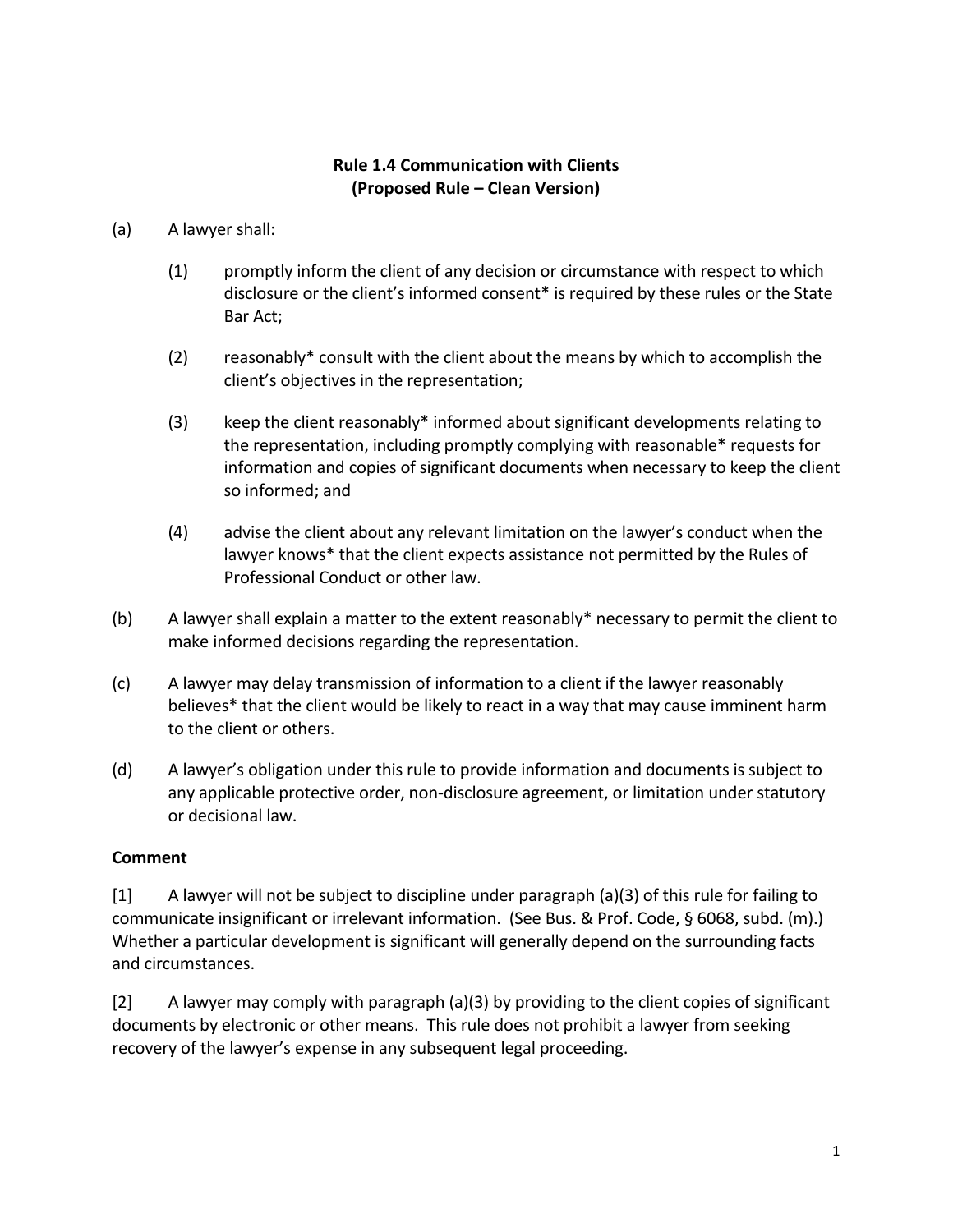[3] Paragraph (c) applies during a representation and does not alter the obligations applicable at termination of a representation. (See rule 1.16(e)(1); see also, Comment [5] to rule 1.16.)

[4] This rule is not intended to create, augment, diminish, or eliminate any application of the work product rule. The obligation of the lawyer to provide work product to the client shall be governed by relevant statutory and decisional law.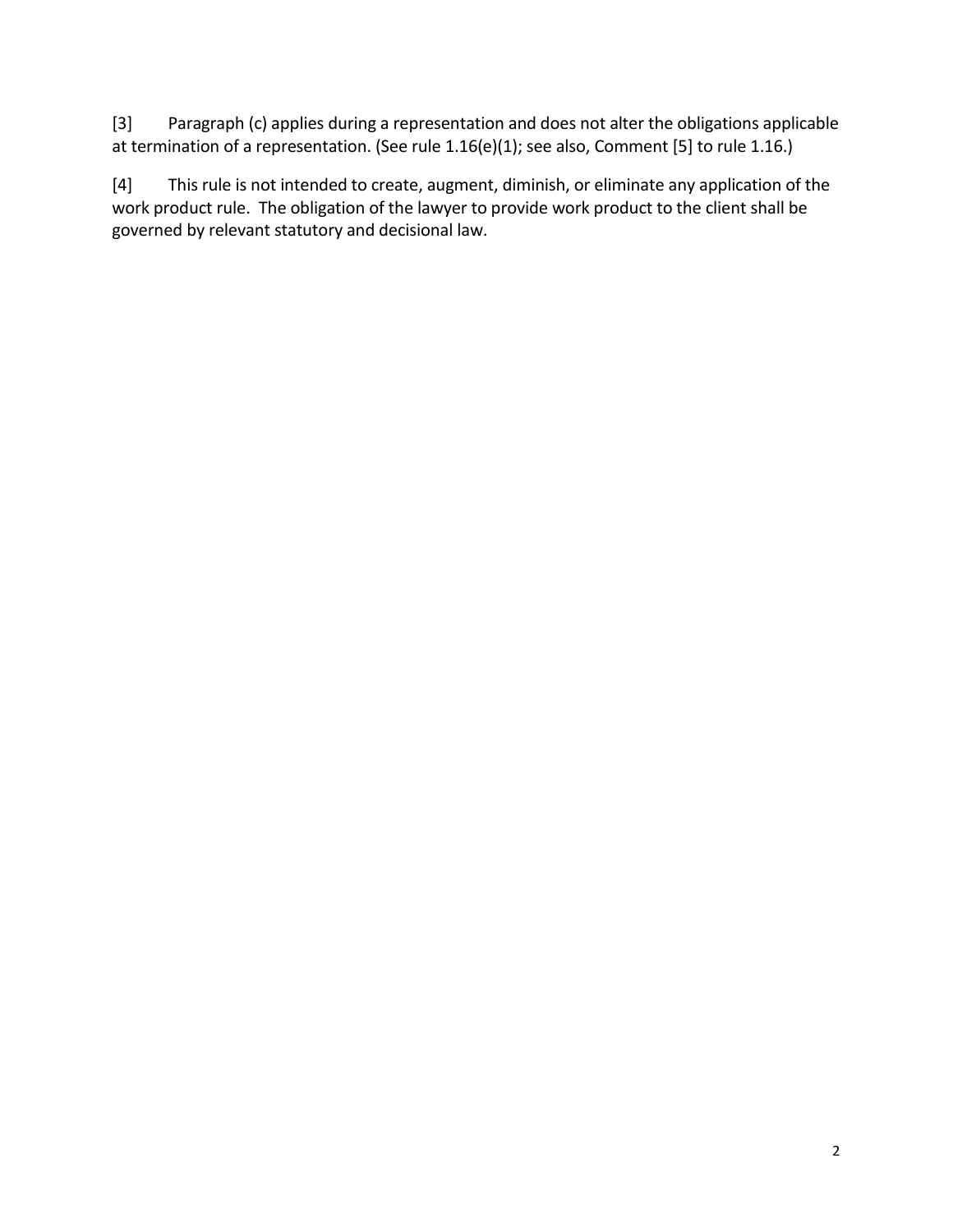## **Rule 1.4 Communication with Clients (Proposed Rule – Redline Version to Current Rule)**

- (a) A lawyer shall:
	- (1) promptly inform the client of any decision or circumstance with respect to which disclosure or the client's informed consent\* is required by these rules or the State Bar Act;
	- (2) reasonably\* consult with the client about the means by which to accomplish the client's objectives in the representation;
	- (3) keep the client reasonably\* informed about significant developments relating to the representation, including promptly complying with reasonable\* requests for information and copies of significant documents when necessary to keep the client so informed; and
	- (4) advise the client about any relevant limitation on the lawyer's conduct when the lawyer knows\* that the client expects assistance not permitted by the Rules of Professional Conduct or other law.
- (b) A lawyer shall explain a matter to the extent reasonably\* necessary to permit the client to make informed decisions regarding the representation.
- (c) A lawyer may delay transmission of information to a client if the lawyer reasonably believes\* that the client would be likely to react in a way that may cause imminent harm to the client or others.
- (d) A lawyer's obligation under this rule to provide information and documents is subject to any applicable protective order, non-disclosure agreement, or limitation under statutory or decisional law.

## **Comment**

[1] A lawyer will not be subject to discipline under paragraph (a)(3) of this rule for failing to communicate insignificant or irrelevant information. (See Bus. & Prof. Code, § 6068, subd. (m).) Whether a particular development is significant will generally depend on the surrounding facts and circumstances.

[2] A lawyer may comply with paragraph (a)(3) by providing to the client copies of significant documents by electronic or other means. This rule does not prohibit a lawyer from seeking recovery of the lawyer's expense in any subsequent legal proceeding.

[3] Paragraph (c) applies during a representation and does not alter the obligations applicable at termination of a representation. (See rule 1.16(e)(1); see also, Comment [5] to rule 1.16.)